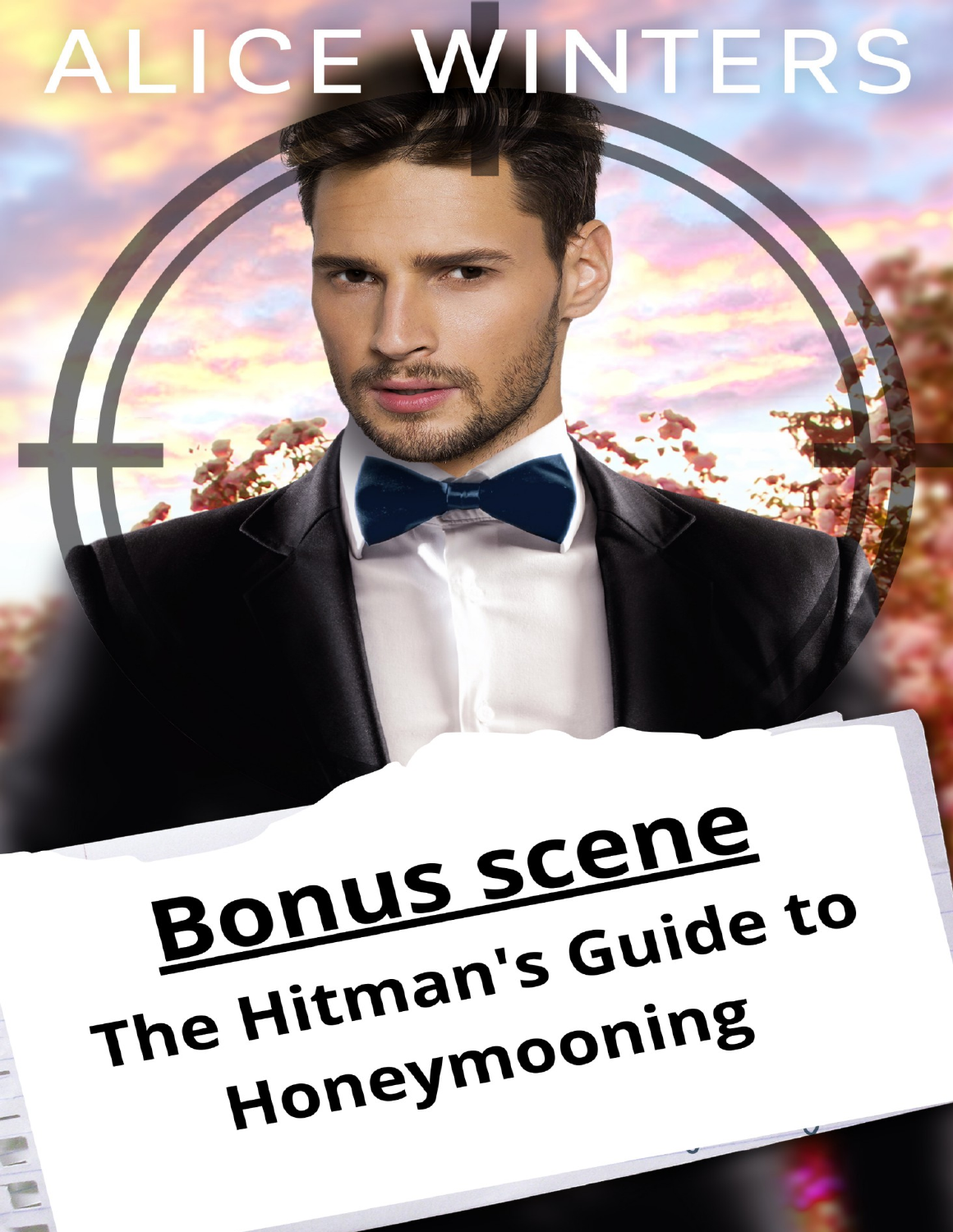The Hitman's Guide to Honeymooning

Alice Winters

\*This short story takes place after The Hitman's Guide 3. I hope you enjoy!

## **Leland**

"Ah… paradise!" I say as I'm jostled around in the packed subway.

"Aren't we rich? Why don't we have a chauffeur or a taxi or something?" Jackson asks.

"Because I want to enjoy the experience of… what do they call it? Simple living."

Jackson scrutinizes me. "You forgot to buy the travel pass like I suggested, right?"

I avoid eye contact as the doors open and I'm the first one out. Jackson is left jostled and pushed around as he tries to figure out which way is the right way out. It's a little sad *and* a little fun watching him until he finally escapes.

"What were you doing for so long in there, babe?" I ask, like this is of great concern.

"It was like a whirlwind of bodies and they all knew what they were doing, and I was just fucking the whole thing up with my confusion."

"Ah, so like an orgy."

His eyebrows knit. "Not like an orgy."

"So you've gone to an orgy?" I ask as I hurry along my way.

"Well, no, but I also know it's not like one."

"How would you know if you've never gone? Why are you so silly?"

"Oh… let's see… because no one's dicks were out," Jackson says.

I raise an eyebrow at him. "Oh, kinky. A little frisky for me, but I suppose we could do a little frisky-frisk here and now."

"In the subway?"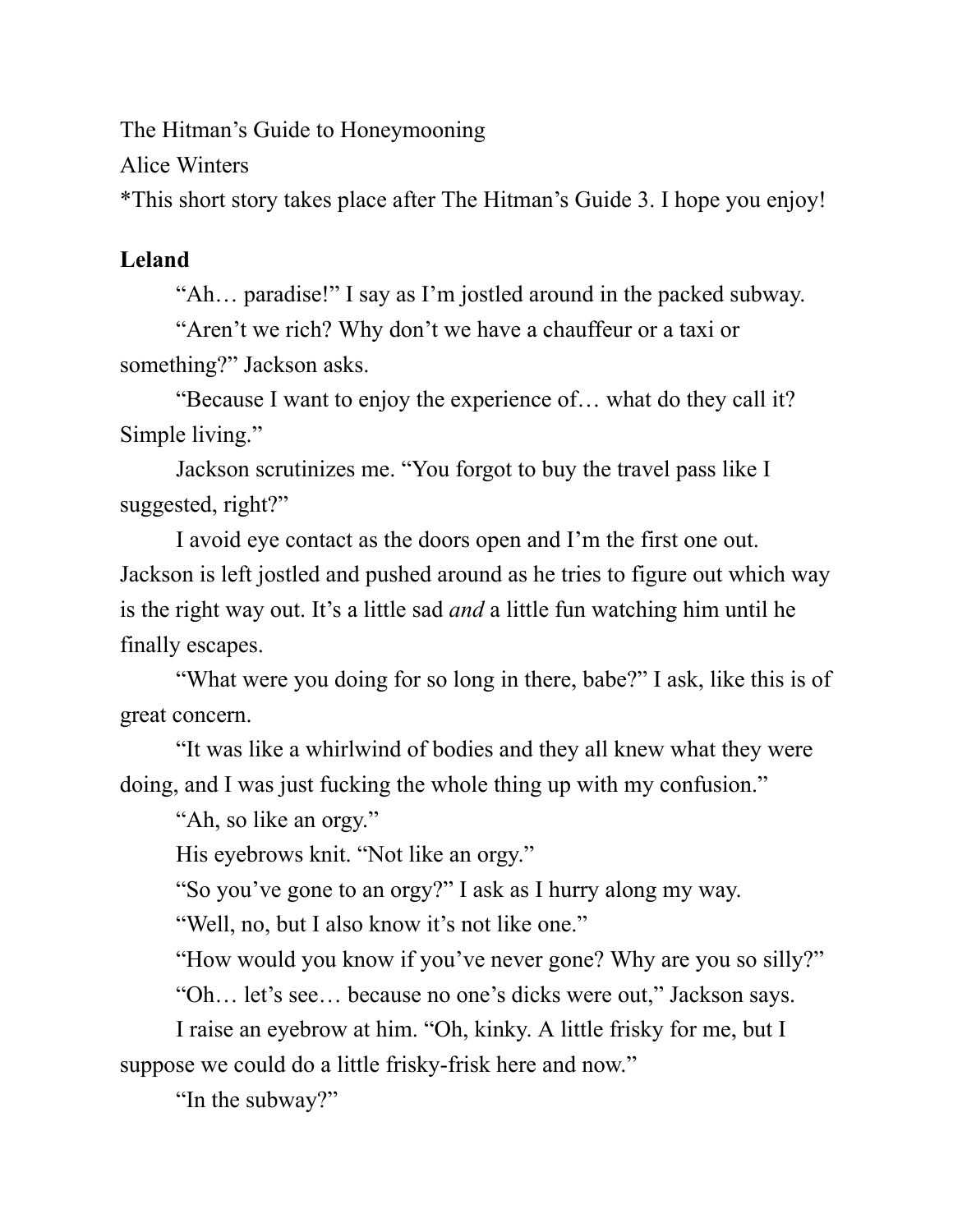"Yes."

"In the middle of the city."

"Correct."

"With people watching?"

"What other way?"

"No other way, I suppose. Let's save that for the last day of our trip, so if we go to prison, we'll have enjoyed at least most of our honeymoon."

"Fine, fine, Husband." I give his arm a little squeeze.

We make it to the main street where I realize I have no idea where we're headed. We'd been at the museum almost all day, and after taking a break, we're planning on getting something to eat for supper. I honestly don't care where we go as long as Jackson is with me.

"Did you know that I love looking at your face and your ass and I love your personality and I love the way you talk and I even love it when you hog all the blankets. This just tells me there is something extremely wrong with me and I probably have what's called 'traveler's disease."

Jackson bumps into me. "Loving me is not a disease."

"There's only one thing that can cure the disease."

"And that is?" He seems a bit concerned for some weird and strange reason.

"Action! Car chases! Guns! Explosions! Sex!"

He holds up five fingers. "Aw, you forgot how to count. How cute."

"Shush your sassy, sexy lips. I can count so fucking well," I say as I glance across the street to see if the light is changing when I notice a man slip past another. As he steps by, his hand slips into the man's back pocket and I watch as he pulls the wallet out and hurries on his way.

"Pickpocket!" I say.

"Oh, dear god. Didn't we do this in Vegas?" Jackson asks.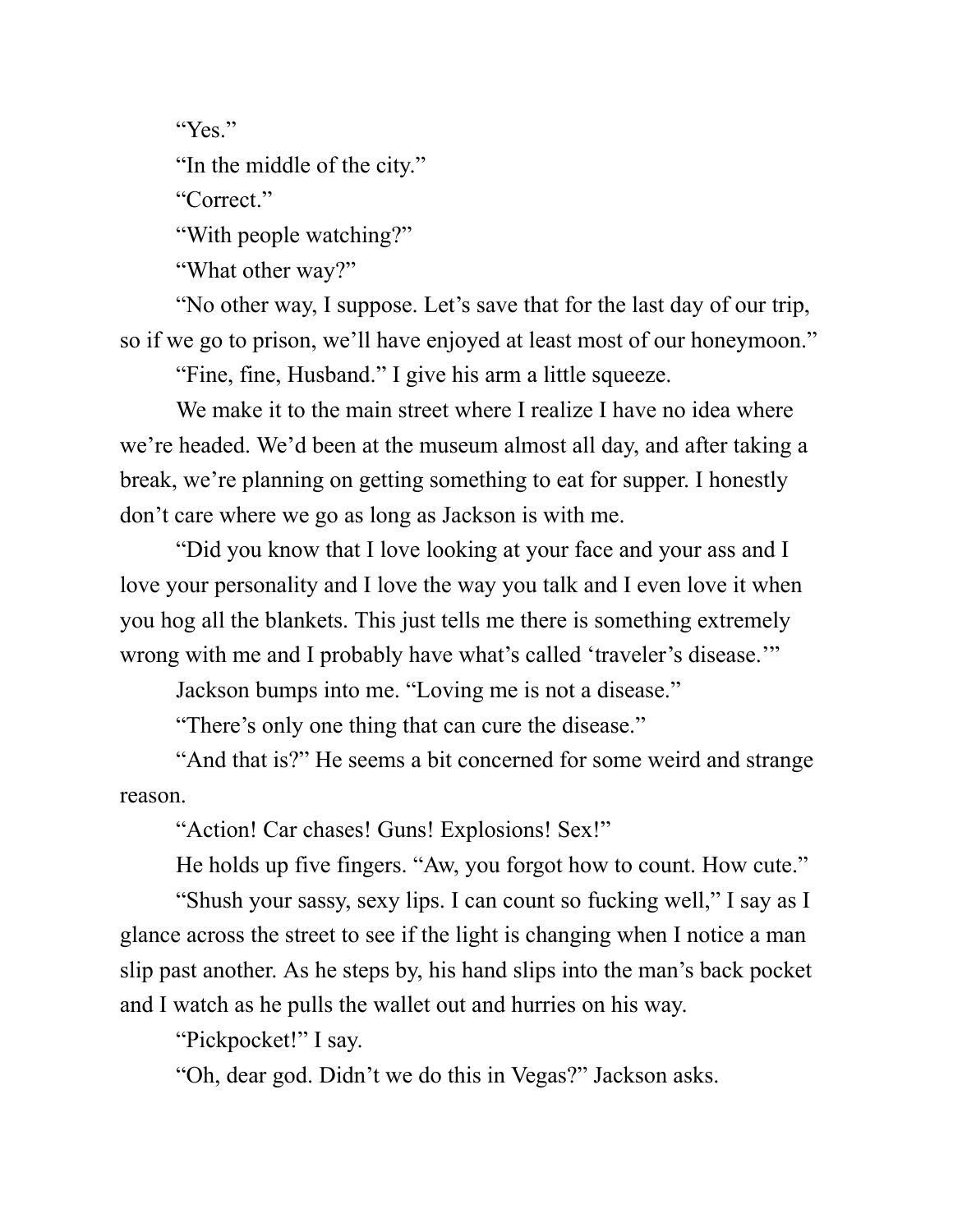"Yes… no… this is different. He's probably part of some mafia thing or something and we're going to get involved in some European crime syndicate where we'll need to get new identities. I call the name Dick. I've always wanted to be a Dick."

"We'll kindly get the man's wallet back, and then we'll do our good deed for the month and go out and have a nice supper."

"It looks like he noticed his wallet is missing," I say as I point at the man patting his pocket. He stops and turns around and seems to lock on to the man who stole it. Which is impressive when the pickpocket is doing quite a good job of blending into the crowd. That's when the man takes off running after the pickpocket, who seems to notice what is happening and bolts.

"Looks like he's already on the job," Jackson says as the crosswalk flashes for us to go across.

"Nah, we must help," I say as I run across the street and chase after the man.

Jackson, despite being all "Oh no! We must be good little boys and do boring stuff like romantic walks in the park and dinners by candlelight," sure is right beside me, running just as fast as I am.

The two slip around the corner as Jackson waves at me. "If we can't catch up here, I can try to cut him off by slipping down one of the alleyways," he says.

"Good plan. I'll direct you where to… go?"

As we turn onto the side of the road, I watch as the man who'd gotten his wallet stolen grabs the pickpocket. He puts him into an insanely pretty headlock.

I sigh as I stumble to a stop. "Looks like our job is done. How boring," I say with a dejected sigh.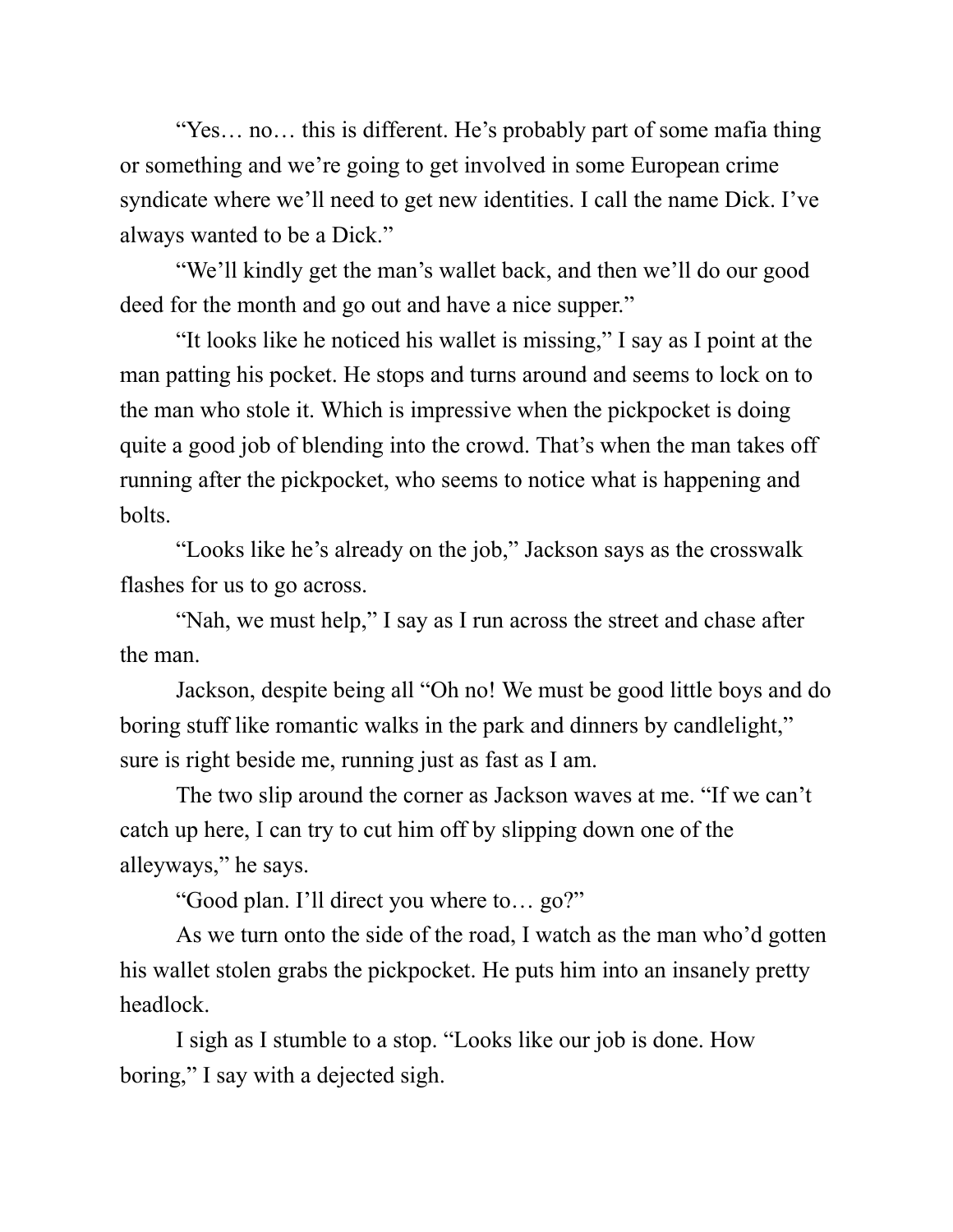"What the hell?"

 I look up to see what Jackson is "What the helling" only to see the business-looking man dragging the pickpocket into the back of an SUV. "Oh. My. Sweet. Motherfucking. Hallelujah. We're busting something big here, Jackson. We have to save him."

"Obviously," Jackson says as he starts to cross the road, but a car turns in front of us, cutting us off. I wish I had my guns so I could threaten them a bit, but supposedly waving a gun around here would likely get me tossed in prison, so I just settle on flipping off the car who was, in every sense of the matter, doing a good job driving and not in the wrong at all.

We race across the road as the car pulls out and disappears around the corner just as some kids come riding their bike this way. I clothesline one of them with a hand around their neck, pulling them to an abrupt stop.

"I will give you guys all this money for two of your bikes," I say as I pull my wallet out and pass them enough money to buy at least four brandnew bikes in exchange for two clearly worn ones.

"Take mine!" the one I nearly choked says, eyes widening as I pass him the money.

The other three basically throw their bikes at us as I pass Jackson a pink one with tassels on the handlebars. And off we go.

"Did you have to choke the kid?" Jackson asks.

"Well… yeah. It wouldn't have been as cool if I hadn't. He didn't care. He saw the money and all memory of my chokage went right out the window."

"Uh-huh… and why'd you hand me the smallest bike?"

"Why'd you take it?" I ask, which I think is a very valid question.

"Fuck. You're right. I just got blinded by your suave moves," he says, which makes me laugh. "Are we allowed to ride on the sidewalk here?"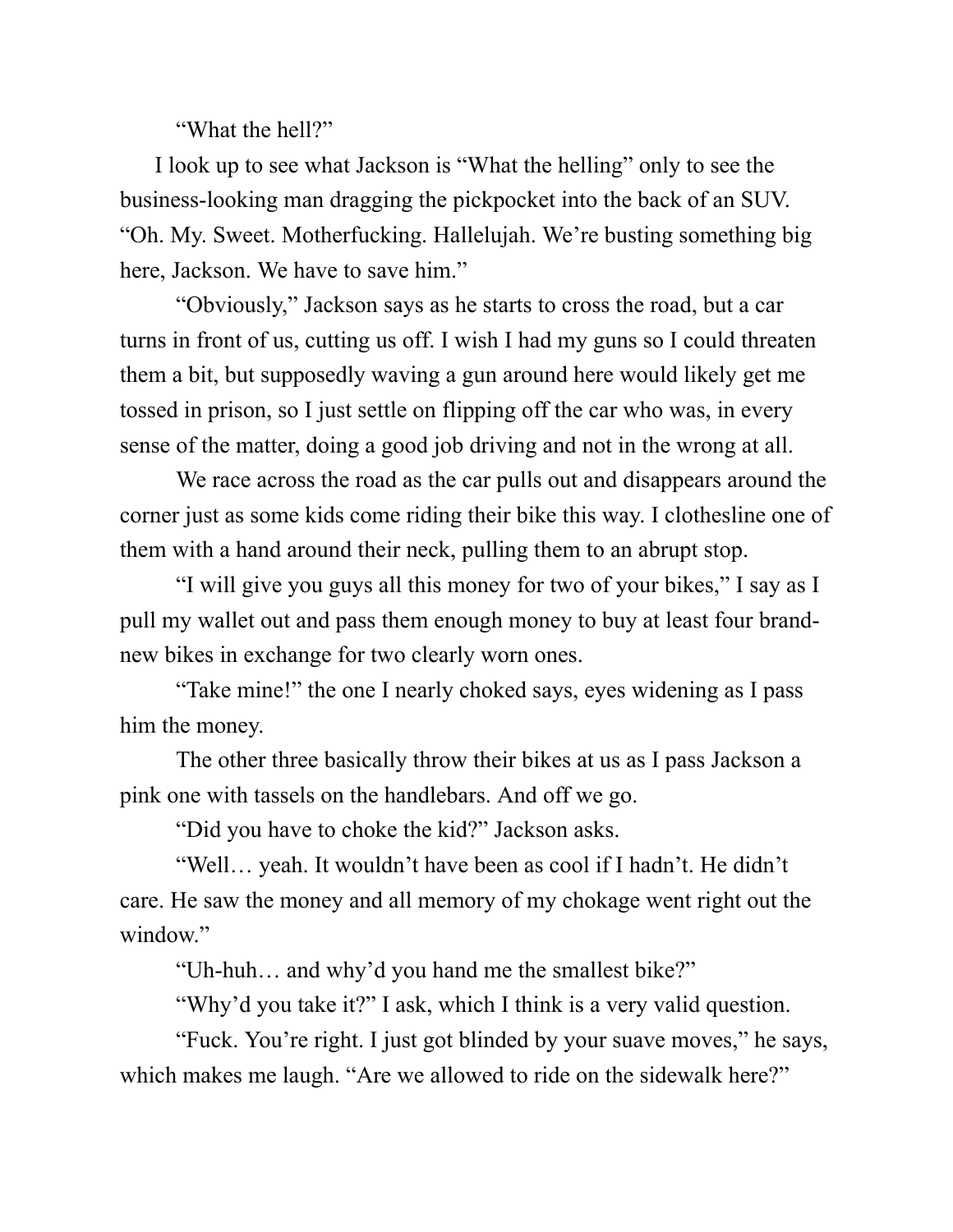"Fuck if I know. Should we ride on the road?"

He keeps right up with me, even on the smaller bike. "They'll likely kill us on the road. We're going to get arrested, aren't we? We're going to prison."

"At least everyone will have cute accents," I say, which is really the plus side of the situation.

"What? Prison is better with accents?"

"Of course."

"But we'd actually be the ones with the accents."

"Huh…" When we turn the corner, I see the SUV at a stoplight. "There!" I shout as I leap into the road, cutting across it since the SUV was turning left. They start moving as we bike after them as quickly as we can.

"My knees are hitting the handlebar with each pedal. Dammit, Leland, I could run faster than this."

"Prevail, baby. Just think of me naked."

"What's that supposed to do? Make me horny?"

"Shit. You're right. Umm… summon your inner Sasquatch, Jackson. You can do it."

I skid the bike around the corner as I see the SUV take a sharp right. I jerk the wheel hard when I see a clear stretch of road and as I try leaping up onto the sidewalk on the far side, the front wheel hits a pothole and the rear of the bike bucks up, tossing me right into a puddle. Jackson, not guessing that my next move would be a face dive, slams into my body with his bike, flipping it and coming to a rest in the dirt on the other side of the road.

"Is this rock bottom?" Jackson asks as we both lie sprawled out across the sidewalk.

"No. It's a sidewalk, hon, not a rock."

"Don't… no… why didn't we call the police?" he asks.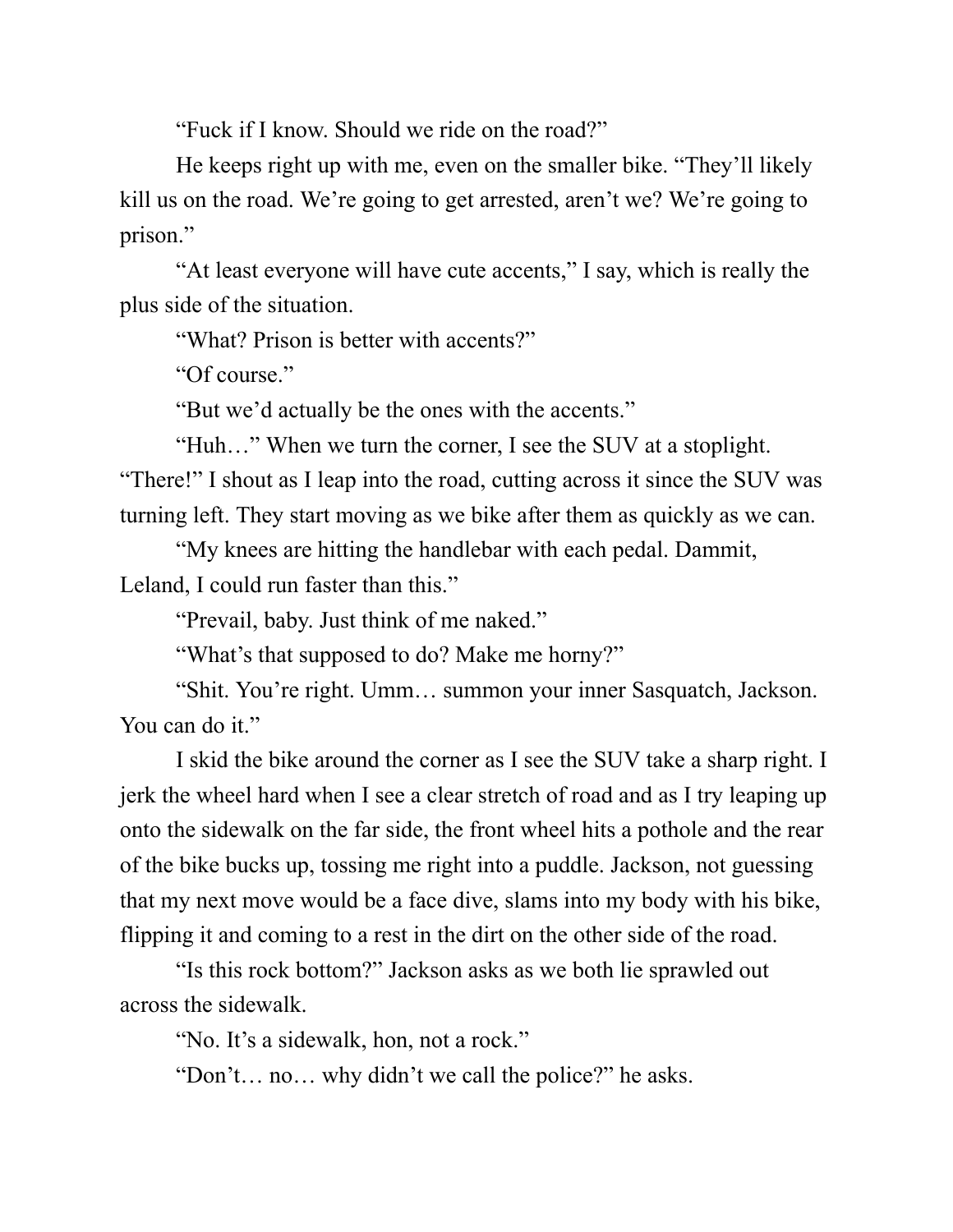"Shhh… don't ask such foolish questions. Come on. We can still save him."

"I mean… he *is* a pickpocket. Maybe he doesn't deserve to be saved."

I gasp. "And I'm a hitman; do you think I don't deserve to be saved?"

"Yes, but you're the love of my life who looks like he went for a mud bath."

I preen even though I'm sure I look absolutely disgusting. "Aw. Dammit, Jackson. Don't be so sweet."

A lady walking her dog steps over me as her little fluffy poodle just trots over my back like I was a mere bump in the road.

I get up and right my bike before helping Jackson up. We slowly clamber back onto the bikes as I pick leaves out of Jackson's new stylin' hair. I get on my bike as the tire goes *thump-thunk* every time it goes around. It seems to be a little bent and slightly fucked up.

"Jackson, your tassels are dirty! Maybe it'd help if you wore them over your nipples."

He glances down at the handlebar tassels. "Why? Does my chest automatically clean things?" he asks.

"No, I just thought you could distract the perp with your nipple tassels, and we'd spring out and pow-punch the guy right in the balls."

"Which guy are we punching? The pickpocket or the abductor? Both sound less than ideal."

"Might as well punch them both then. You do know I love punching people," I say as the tire makes a hard left unexpectedly and I ram right into Jackson who barely catches himself before we hit the ground.

"Ditch the bikes?" I ask.

"We'd be littering!"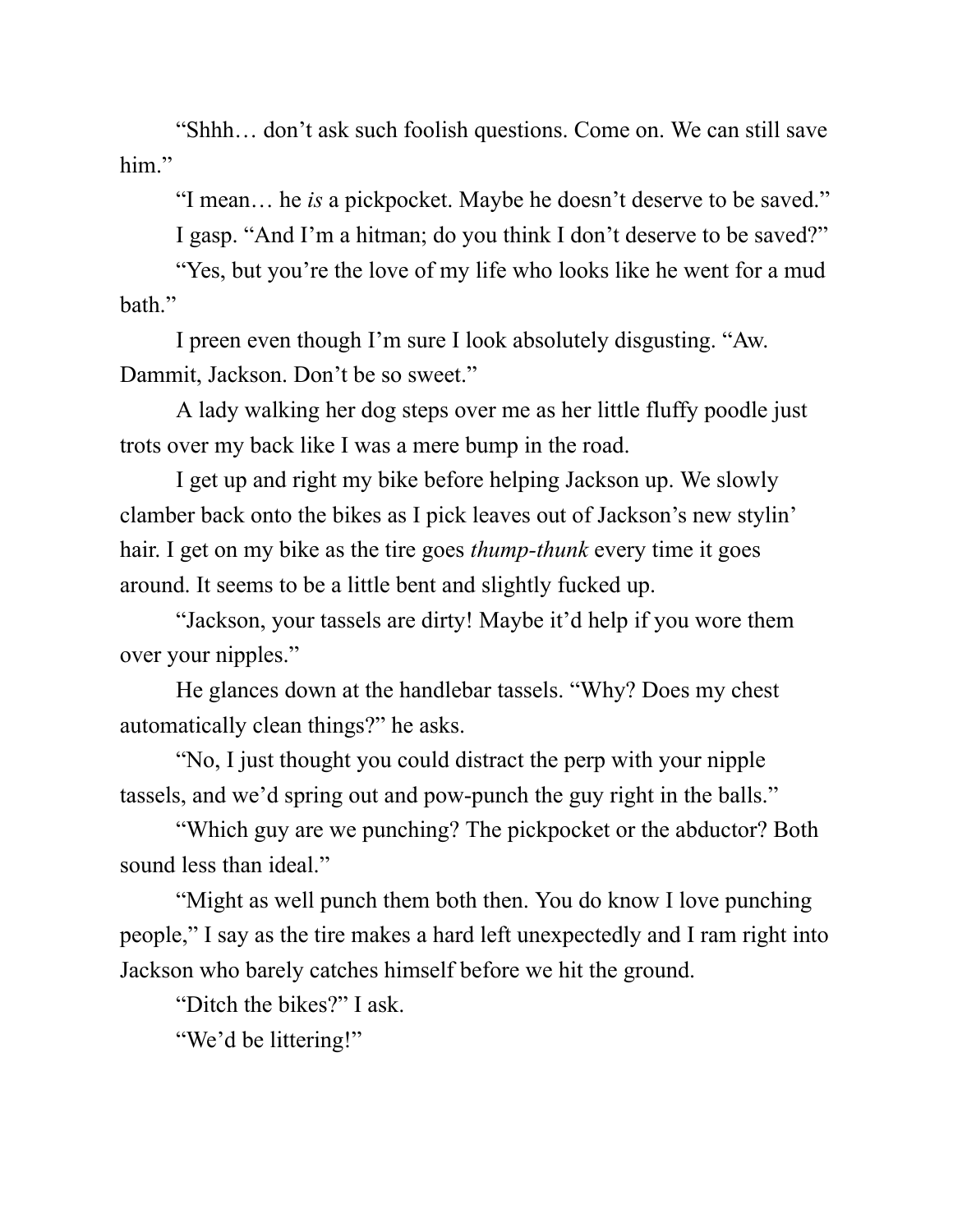"Just lean them somewhere so it *looks* like we're coming back for them and then we never will. It's not littering if you make it look like it's not littering," I explain as I park my bike next to someone else's.

"Solid logic there," Jackson says. "Are we still saving the day? Maybe we should call the cops."

"Cops, shmops."

"Did you get the license plate number?" Jackson asks.

"I need no license plate. I can identify evil from miles away," I say as I start walking.

"Is that what you're going to tell the police when they ask?"

I glance over at my sassy husband. "Husband." Gosh, I'll never get tired of that word.

"What?" He looks confused, telling me that I might have forgotten to pay attention.

"Sorry, I just got distracted by your husbandness. What we were talking about? Oh! Right there's the SUV!"

Jackson looks at the parked SUV in surprise. "Well, damn. They just stopped right in the middle of an abduction for… some food?"

We hurry over to it and I press my face against the windows and peer inside, looking for the abducted man. There's no one in the vehicle, so I turn to the closest building, which is a restaurant. I look at Jackson who shrugs and heads for the door. He pulls it open and we step inside the fancylooking restaurant.

"There," I say, recognizing the man who'd been pickpocketed and rushing over to the table where he's sitting across from a man who weirdly has the same body type as the pickpocket.

"Huh," I say.

"Do you need something?" Abductor asks.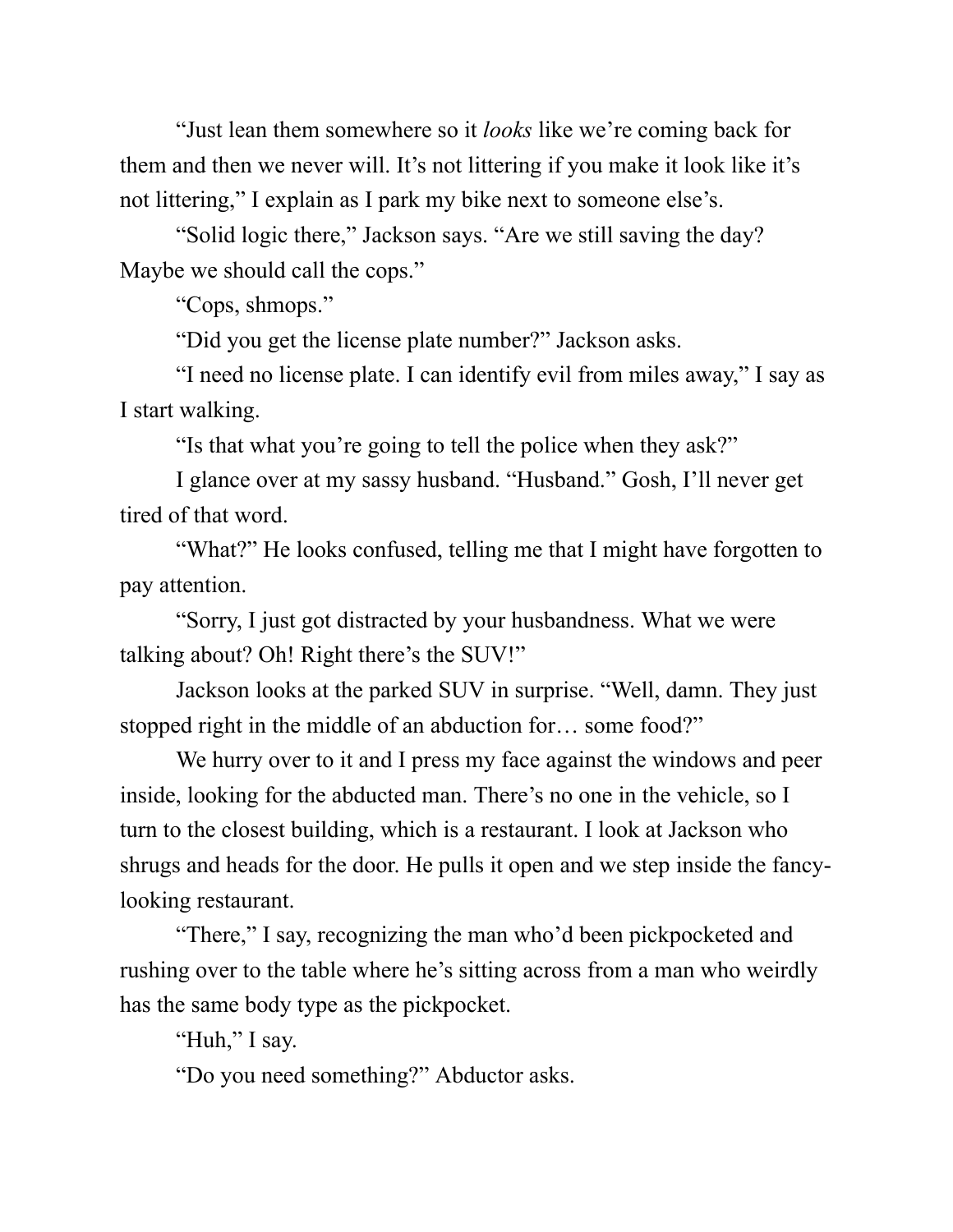"Do you two… know each other?" Jackson seems as confused as I feel, just looking a whole lot hotter while doing it.

The pickpocket looks confused. "Quite well… actually," he says, trying to sound all sophisticated and cute with his accent.

"Huh," I repeat as I lower myself down to scrutinize them and lean into the pickpocket. "If he's holding you captive, breathe."

The pickpocket's eyes get wide. "Oh my god, you saw us, didn't you? We were just playing around. We've known each other for years. He's with the police. All just a bit of good fun, you know?"

"Good fun… oh my god, they were role-playing. I want to role-play, Jackson… unless they're trying to throw us off the trail and—"

"Did you two need a seat?" a waitress asks.

"Yes, please," Jackson says as he grabs my wrist and tries to pull me away.

"Tell me your secrets," I whisper before Jackson can drag me off. "Jackson loves role-playing. This one time, he role-played as Sasquatch and I was this little scared camper—"

Jackson, weirdly horrified, drags me away and over to a table the waitress puts us at. "What the fuck is going on?" he whispers.

"Well, for one, we need to up our role-playing game. For two, we just chased some people all around the city for fun, and three, they're not part of a crime syndicate which is highly disappointing," I say.

"We really shouldn't eat here. Look at us."

"Jackson, when you're as sexy as you are, a little bit of dirt does nothing to hide it. You still look mighty fucking fine."

He smiles at me. "You too. Why do I let you talk me into the most ridiculous things?"

"Because you're the best husband in the entire world. No! Universe."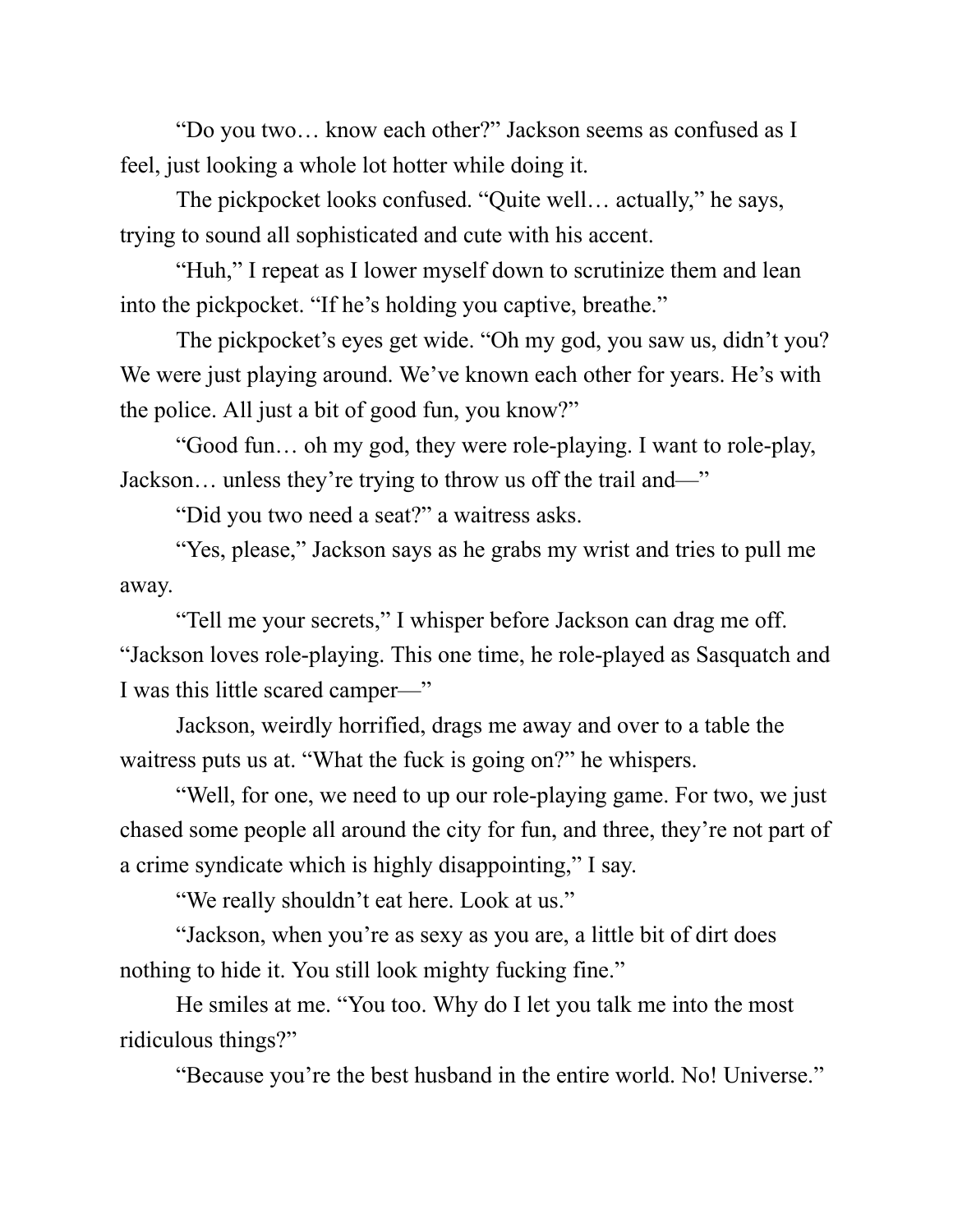"There are husbands outside Earth?"

"Yes, and we don't want them to probe you, so they must know you're mine," I say as the waitress returns. She's either a pro at that smile or didn't hear me talking about aliens probing Jackson because she doesn't miss a beat.

When we're done eating, we start our walk back toward the hotel. We decide it's nice enough we'll just walk instead of getting on transit since the last orgy-like dismount left Jackson frazzled. The city is still bright with life as we pass through it.

"What do you think we need to do next?" I ask.

"With?" Jackson says as he turns to look at me.

"Everything. Like… where do we go from here? Serial killers? Mafia?"

"Like are we becoming the serial killers and mafia in this instance or are you asking if that's who we should hunt down?" Jackson asks, like this is a legitimate question.

"Whatever you want, babe. That's how much I love you."

"Okay. If it's what I want, then I'd prefer to not become a bad guy. I like being the good guys… good*ish* guys."

"Goodish. I like that."

"And I don't like you in danger, so I say we do simple things. Finding lost pets—"

"Only if I can keep them all."

"You have two dogs. What else do you want?"

"Ten dogs."

"Lord save me, no. We're not doing that again."

I grin at the memories and try to block out how annoying they were.

When we reach the hotel, we head up to our room. After getting cleaned up,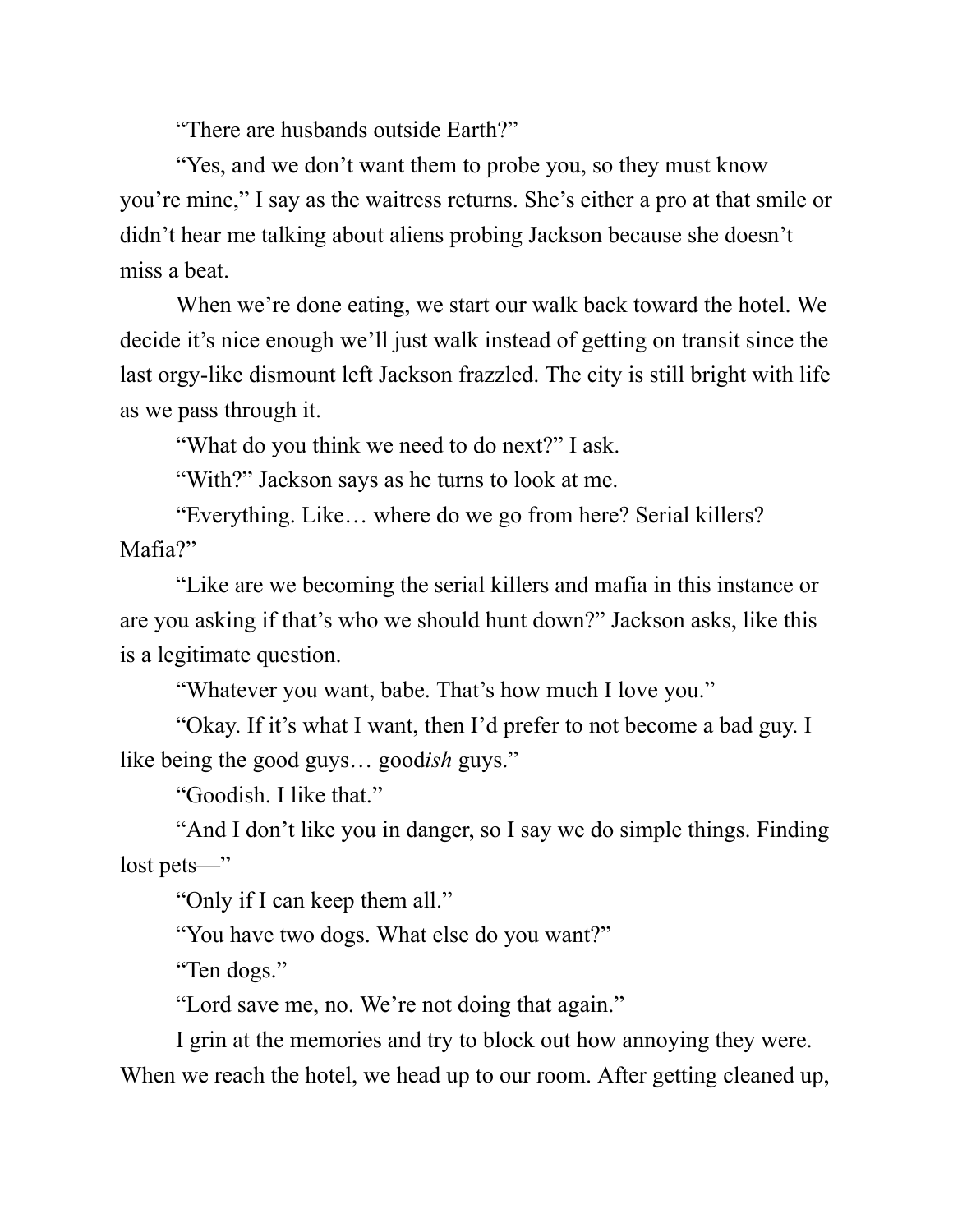I drop down onto the bed that's made up of two single beds pushed together. Jackson flops down beside me and I roll into him.

"I have something so motherfucking special for tomorrow," I warn him.

"I am concerned and excited all at once."

"That's called excitrned," I explain.

"Ah, yes. That is legit."

"But you have to be naked for all of it."

That really makes his expression shift to excitrned. "I don't think that's going to happen unless we're not planning on leaving the room. Then I'm all in."

"I guess you'll have to find out. Now, Sasquatch, what are you going to do to me?"

"I'm not Sasquatch, I'm Jackson."

"My, what hairy feet you have, Sasquatch."

"Nope."

"My, what big ears you have, Sasquatch."

Jackson moves a bit and then I feel my bed start sliding across the floor as he pushes away from me. "I thought it was strange when we came in and our bed was two singles pushed together but I now understand it! I love it! We should do this at home."

"No! Sasquatch! Please! Save me! Plunder me with your mighty rod! Sasquatch!"

"I almost wonder if my bed would fit in the bathroom," he says as he keeps pushing our beds farther apart.

"Our honeymoon is being ruined!"

"That's devastating!" he says as he grins at me. "Fine. Come to me, love." He holds his hand out to me, but he's so far away.